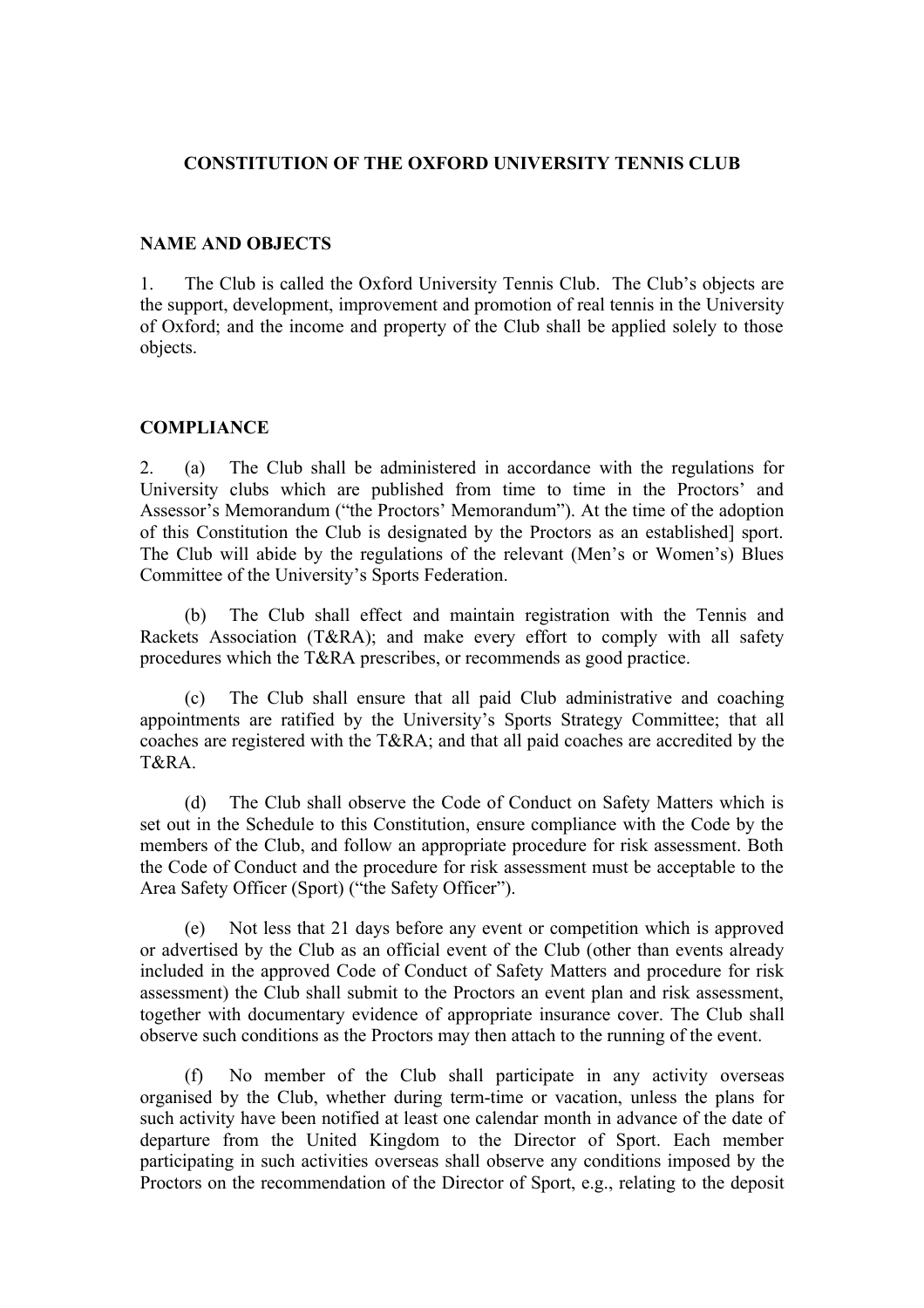of contact addresses, fulfilment of health, safety and insurance requirements, and stipulation of coaches, trainers or Senior Members to accompany the trip.

(g) The Club may apply to Oxford University Computing Services ('OUCS') to use information technology ('IT') facilities in the name of the Club. Where relevant facilities are allocated by OUCS it is the responsibility of the Club:

(i) to designate a member of the Club entitled to a University e-mail account (as defined by OUCS rules) to act as its IT Officer, whose duties shall include assisting the Secretary with the website referred to in paragraph 16 (g) below, liaising with OUCS about the use of facilities allocated and passing on to his or her successor in office all records relating to the use of the facilities allocated;

(ii) to designate one of its members (who may be, but need not necessarily be, the same as its IT Officer) or, exceptionally, a member of Congregation to act as its principal Webmaster, whose duties shall include maintaining an awareness of the University Guidelines for Web Information Providers, co-ordinating and regulating access to the web facilities use by the Club, and assisting the Secretary with the website referred to in paragraph 16 (g) below;

(iii) to comply with regulations and guidelines relating to the use of IT facilities published from time to time by OUCS;

(iv) to ensure that everyone responsible under (i)-(iii) is competent to deal with the requirements, where necessary undertaking training under the guidance of OUCS.

## **MEMBERSHIP**

3. The members of the Club shall be those who are eligible and apply for membership of the Club, who are admitted to and maintained in membership by the Committee, and who have paid the relevant Club subscription.

4. All student members of the University, and all persons whose names are on the University's Register of Visiting Students, shall be eligible to become members of the Club. A member shall continue to be eligible until he or she is given permission to supplicate for his or her degree, diploma or certificate, regardless of whether or not he or she continues to be liable to pay fees to the University.

5. The Committee may also, at its discretion, admit to membership:-

(a) students registered to read for diplomas and certificates in the University;

(b) student members of Permanent Private Halls who are not student members of the University;

(c) members of Ruskin College; Ripon College, Cuddesdon and the Oxford Institute of Legal Practice;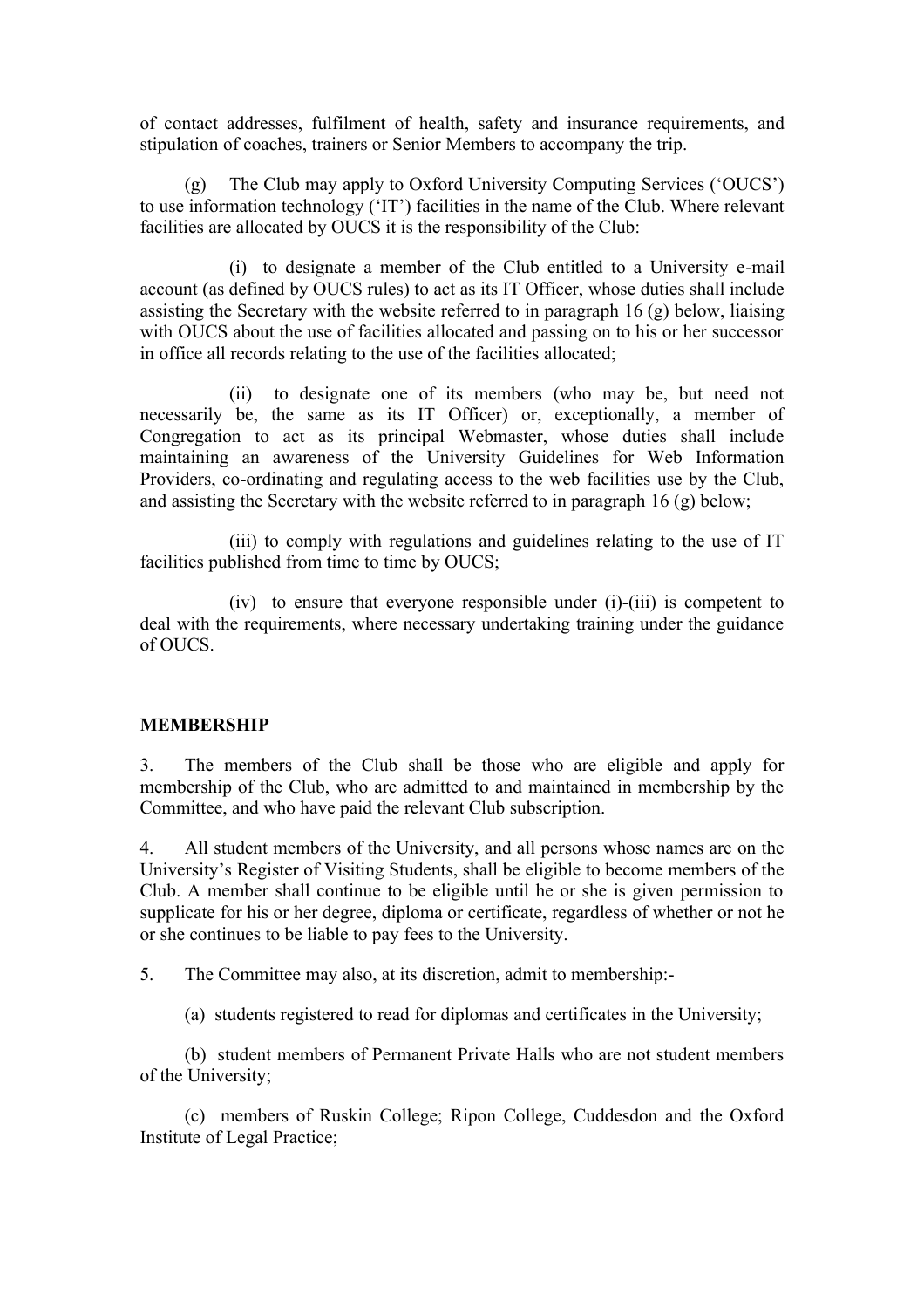(d) members of the Westminster Institute of Oxford Brookes University who are registered to read for degrees or other qualifications validated by the University of Oxford; and

(e) other persons not falling within paragraph 4 above or paragraphs 5(a) to (d) above, provided that such members shall not constitute more than one-fifth of the total membership.

6. The Committee may remove a person from membership for good cause. The person concerned may appeal against such removal to the Senior Member.

#### **MEETINGS OF THE MEMBERS**

7. There shall be an Annual General Meeting for all the members of the Club in Hilary Full Term, convened by the Secretary on not less than fourteen days' notice.

8. The Annual General Meeting will:

(a) receive the annual report of the Committee for the previous year and the annual accounts of the Club for the previous year, the report and accounts having been approved by the Committee;

(b) receive a report from the Committee on the Club's compliance with paragraph 2 above;

(c) elect Members of the Committee in accordance with paragraph 19 below: the Committee's nominations for the Officers and the Senior Member shall be contained in the notice of the Meeting: any alternative nominations must be seconded and have the consent of the nominee, and must be received in writing by the Secretary not less than seven days before the date of the Meeting: nominations for the other Committee Members may be taken from the floor of the meeting;

(d) consider any motions of which due notice has been given, and any other relevant business.

9. An Extraordinary General Meeting may be called in any Full Term; by the President, the Secretary or the Treasurer on not less than seven days' notice; or on a written requisition by seven or more members, stating the reason for which the meeting is to be called, and delivered to the Secretary not less than fourteen days before the date of the Meeting.

10. Prior to all General Meetings notice of the agenda shall be sent out with the notice of the Meeting.

11. The quorum for a General Meeting shall be seven members present in person or by proxy, of whom three must be members of the Committee. When any financial business is to be transacted there must be present the Treasurer, or a member of the Committee deputed by the Treasurer to represent his or her views to the Meeting (provided that where it is a case of a deputy, the only financial business transacted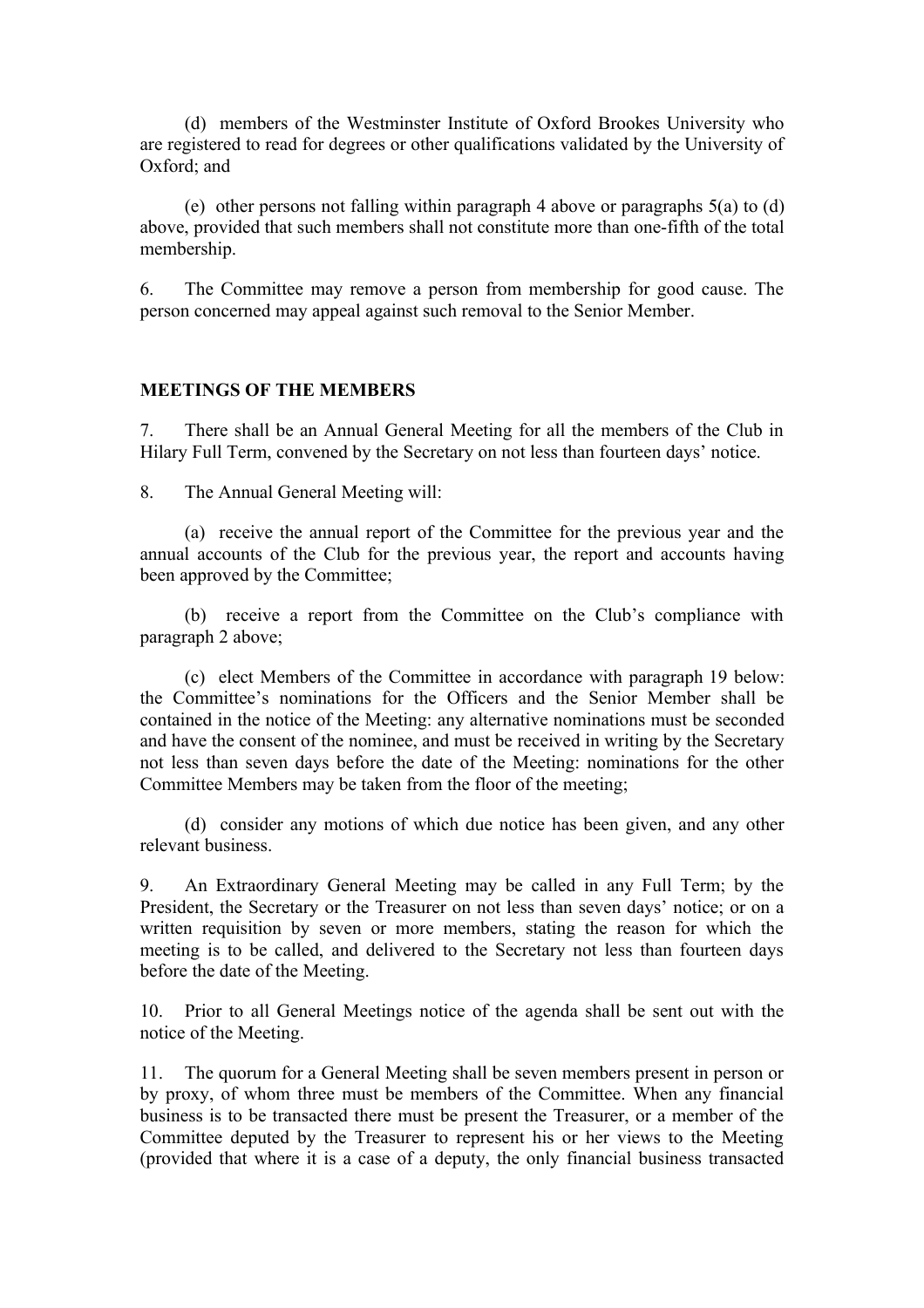shall be that which was set out in the agenda accompanying the notice of the Meeting).

#### **THE SECRETARY AND THE CAPTAIN**

12. The Secretary and the Captain shall be members of the University First or Second Team and shall be elected by the members of the University First and Second Teams after the Annual Blues Match with Cambridge and before the beginning of Trinity Full Term in each year and the Women's Captain shall be a member of the University First or Second Women's Team and shall be elected by the members of the University First and Second Women's Teams after the Annual Blues Match with Cambridge and before the beginning of Trinity Full Term in each year . And for the avoidance of doubt the University First Team is the team which plays Cambridge University in the annual Blues Match with Cambridge and the University Second Team is the Second Team which plays Cambridge University Second Team at the annual match between Oxford University Second Team and Cambridge University Second Team and the . University Women's First Team is the team which plays Cambridge University Women's First Team in the annual Blues Match with Cambridge and the University Women's Second Team is the Second Team which plays Cambridge University Women's Second Team at the annual match between Oxford University Women's Second Team and Cambridge University Women's Second Team

#### **THE COMMITTEE**

13. The affairs of the Club shall be administered by a Committee consisting or not more than nine persons, which shall determine the subscriptions payable by the members of the Club, and have ultimate responsibility for the activities of the Club. Members of the University shall at all times make up the majority of the members of the Committee. The Committee shall have control of the funds and property of the Club, and of its administration.

14. The quorum for a Committee meeting shall be four members present in person. When any financial business is to be transacted, there must be present either the Treasurer or a member of the Committee deputed by the Treasurer to represent his or her views to the meeting.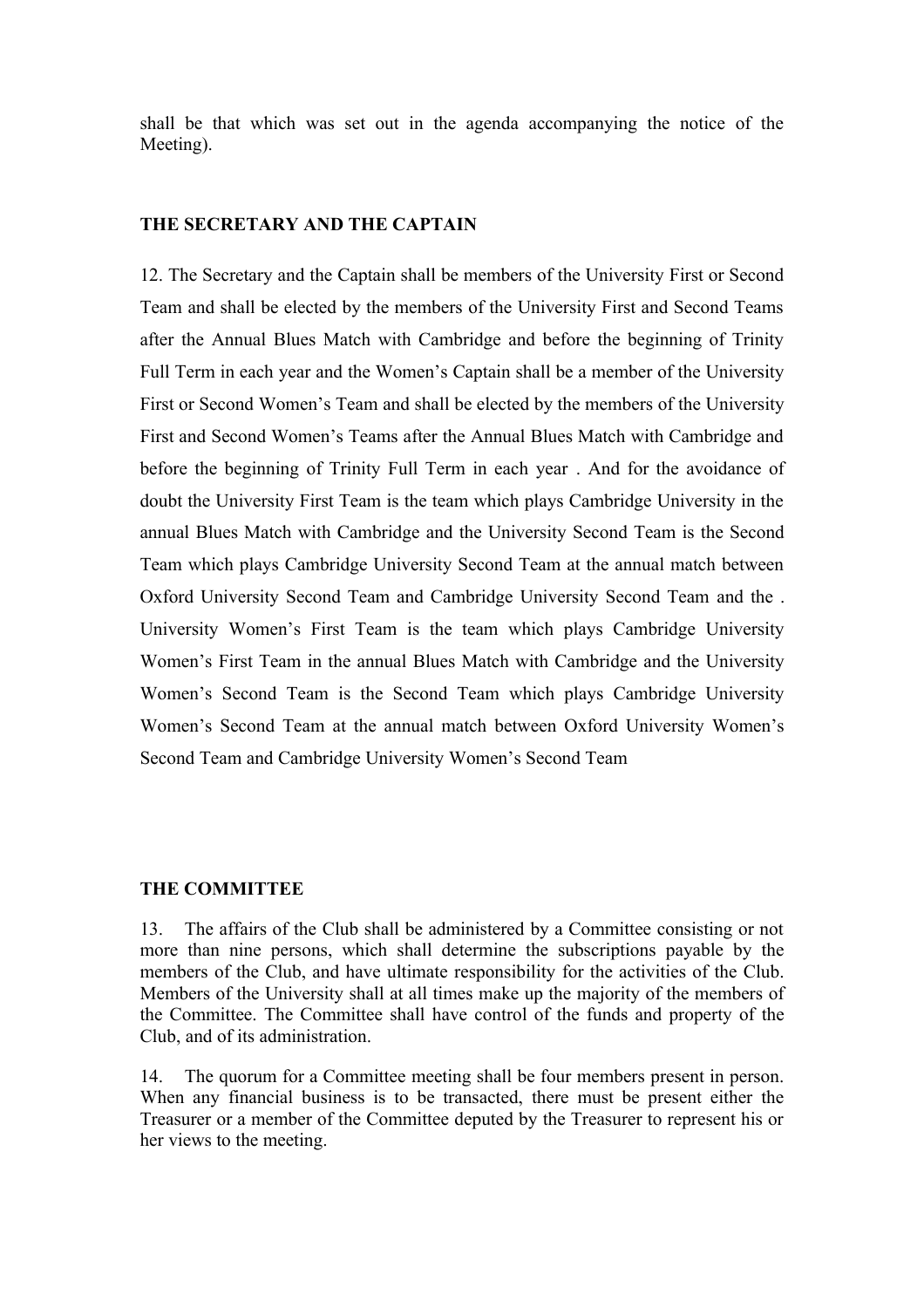15. The Committee shall be made up of the President, the Secretary, the Treasurer (together, the "Office Holders"; and their offices are referred to as "the Offices"), the Senior Member the Captain and the Women's Captain . The President, the Secretary and the Treasurer shall each be either a member of the Club whose eligibility stems from paragraph 4 above or paragraphs  $5(a)$  to (e) above, or (with the approval of the Proctors) a member of Congregation. If his or her eligibility stems from paragraphs 5(a) to 5(e) above, on election to office he or she must sign an undertaking to abide by the Proctors' Memorandum, and to accept the authority of the Proctors on Club matters.

16. The President shall have the right to preside at all meetings of the members of the Club and at all meetings of the Committee. Should the President be absent, or decline to take the chair, the Committee shall elect another member of the Committee to chair the meeting.

17. The Secretary shall:

(a) maintain a register of the members of the Club, which shall be available for inspection by the Proctors on request;

(b) give notice of meetings of the members and the Committee;

(c) draw up the agendas for and minutes of those meetings;

(d) notify the Proctors (through the Director of Sport) promptly following the appointment and resignation or removal of Office Holders and other members of the Committee;

(e) advise the Proctors promptly (through the Director of Sport) of any changes in this Constitution;

(f) notify the Proctors (through the Director of Sport) not later than the end of the second week of every Full Term of the programme of fixtures which has been arranged for that term (e.g. by providing them a copy of the fixture card);

(g) take responsibility for the operation and updating of a suitable club webpage displaying (at a minimum) current club contacts, the constitution, and the Code of Conduct on Safety Matters and procedure for risk assessment approved from time to time by the Safety Officer under paragraph 2(d) above;

(h) provide the Insurance Section with full details of any insurance cover purchased from or through a national governing body pursuant to paragraph 2(b) above; and

(i) inform the Proctors if the Club ceases to operate, or is to be dissolved, and in doing so present a final statement of accounts (the format of which the Proctors may prescribe).

18. The Treasurer shall:

(a) keep proper records of the Club's financial transactions in accordance with current accepted accounting rules and practices;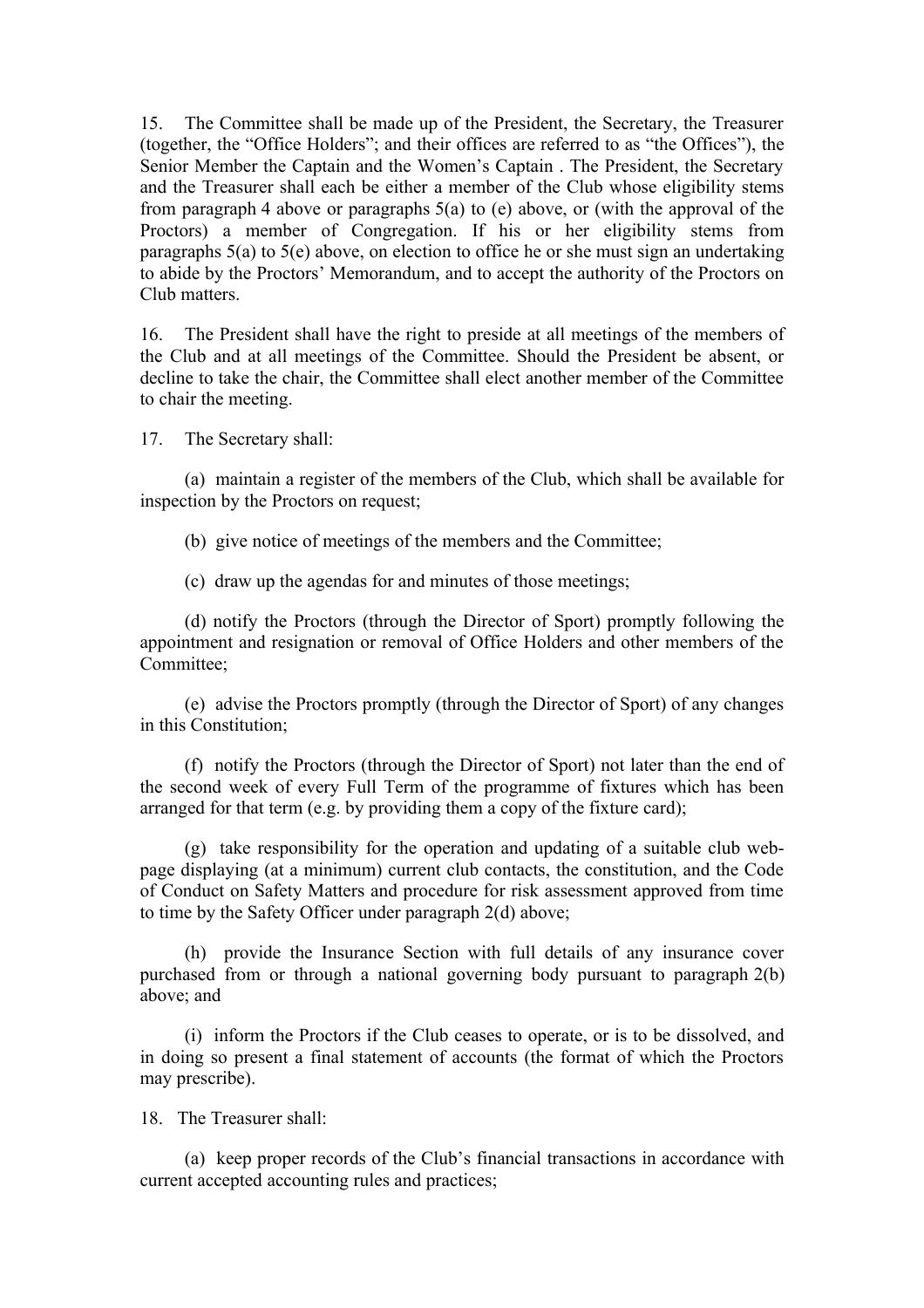(b) develop and implement control procedures to minimise the risk of financial exposure, such procedures to be reviewed regularly with the University's Internal Audit Section ("Internal Audit");

(c) ensure that bills are paid and cash is banked in accordance with the procedures developed under (b);

(d) prepare an annual budget for the Club and regularly inform the Committee of progress against that budget;

(e) ensure that all statutory returns are made including VAT, income tax and corporation tax if appropriate;

(f) seek advice as necessary on tax matters from the University's Finance Division;

(g) develop and maintain a manual of written procedures for all aspects of the Treasurer's responsibility;

(h) make all records, procedures and accounts available on request to the Senior Member, the Proctor and Internal Audit;

(i) forward to the Proctors (through the Director of Sport) by the end of the second week of each Full Term in the Club's first year of operation (1 August to 31 July) a copy of the accounts for the preceding term (the format of which the Proctors may prescribe) signed by the Senior Member, for retention on the Proctors' files; and after the first year of operation forward a copy of the signed annual accounts to 31 July as soon as possible after the year end (and in any event no later than the 1 October following the year end); and

(j) if the Club has a turnover in excess of £40,000 in the preceding year, or if owing to a change in the nature or scale of its activities, it may confidently be expected to have such a turnover in the current year, submit its accounts (the format of which the Proctors may prescribe) for independent professional inspection and report by a reporting accountant approved in advance by the Proctors. Accounts are to be ready for inspection within a month after the year end and the costs of the inspection and report shall be borne by the Club. If requested by the reporting accountant, the Club shall submit accounts and related material as a basis for a review of accounting procedures, the cost likewise to be borne by the Club.

19. The Senior Member shall:-

(a) hear appeals from removal from membership under paragraph 6 above;

(b) following paragraph 18(i) above, consider the accounts of the Club and sign them if he or she considers them to be in order;

(c) ensure that adequate advice and assistance is available to the Secretary and the Treasurer in the performance of their responsibilities under paragraphs 16 and 17 above; and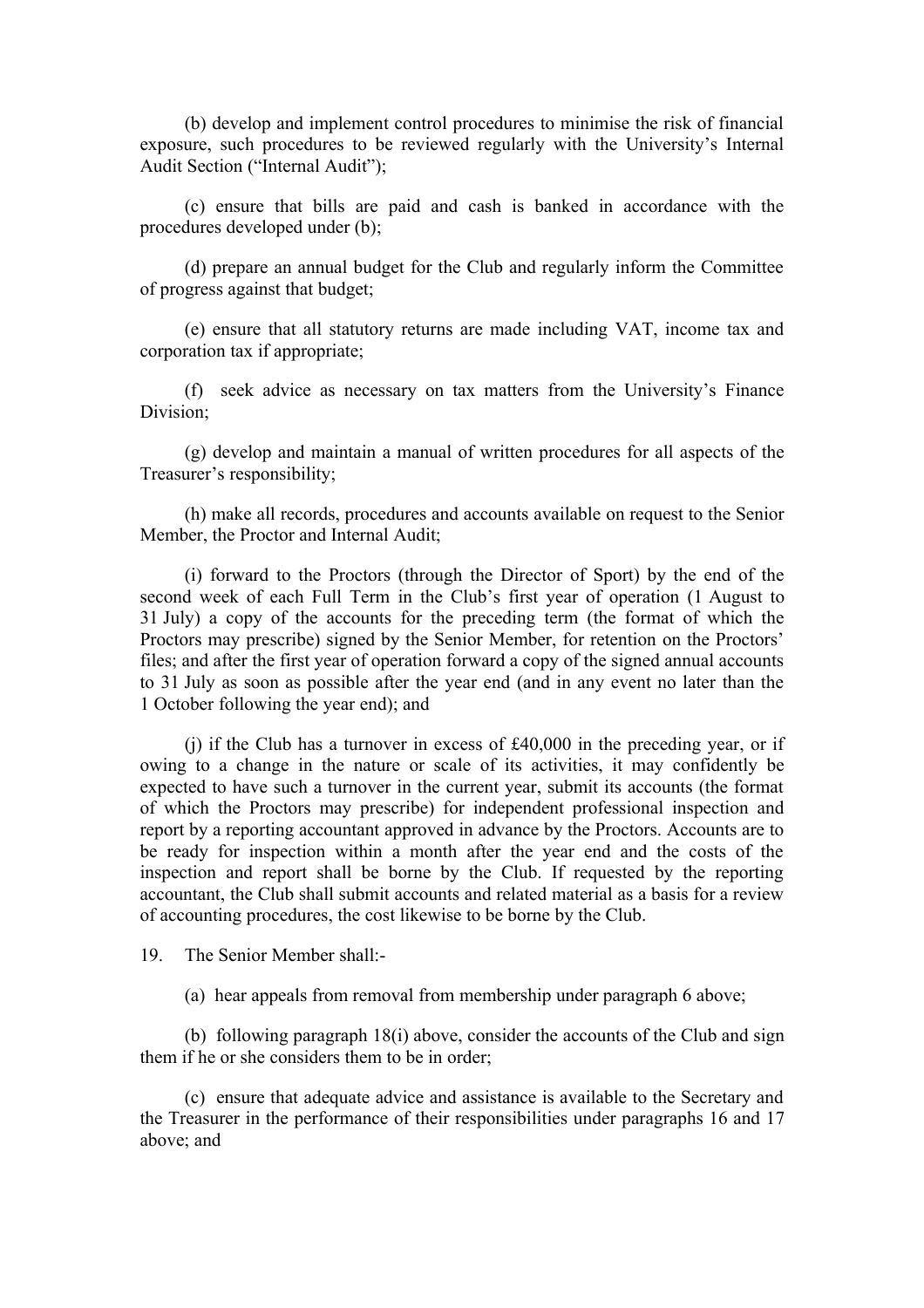(d) be available to represent and speak for the Club in the public forum, and before the Courts of the University and the University authorities.

20.

(a) Subject to paragraph 20 (b) below the members of the Committee shall be elected by the members of the Club annually, and shall be eligible for re-election. The members of the Club shall not appoint several individuals jointly to hold any of the Offices, nor allow any individual to hold more than one Office at a time. The members of the Club shall appoint a member of Congregation as the Senior Member when electing other members of the Committee each year. The Senior Member shall be a member of the Committee ex officio.

(b) The Captain, the Secretary and the Women's Captain who (having been elected in accordance with Rule 12) shall take up office at the beginning of Trinity Full Term and remain in office until the beginning of Trinity Full Term in the following year.

21. If during the period between the annual elections to offices any vacancies occur amongst the members of Committee, the Committee shall have the power of filling the vacancy or vacancies up to the next Annual General Meeting by co-optation.

22. Each Office Holder must, on relinquishing his or her appointment, promptly hand to his or her successor in Office (or to another member of the Club nominated by the Committee) all official documents and records belonging to the Club, together with (on request from the Committee) any other property of the Club which may be in his or her possession; and must complete any requirements to transfer authority relating to control of the Club's bank accounts, building society accounts, or other financial affairs.

23. Without derogating from its primary responsibility, the Committee may delegate its functions to finance and general purposes and other subcommittees which are made up exclusively of members of the Committee.

24. The Committee shall have power to make regulations and by-laws in order to implement the paragraphs of this Constitution, and to settle any disputed points not otherwise provided for in this Constitution. Any alteration to this Constitution shall require the approving vote of two-thirds of those present in person or by proxy at a General Meeting.

25. No member of the Committee shall be removed from office except by the approving votes of two-thirds of those present in person or by proxy at a General Meeting.

## **THE UNIVERSITY FIRST TEAM**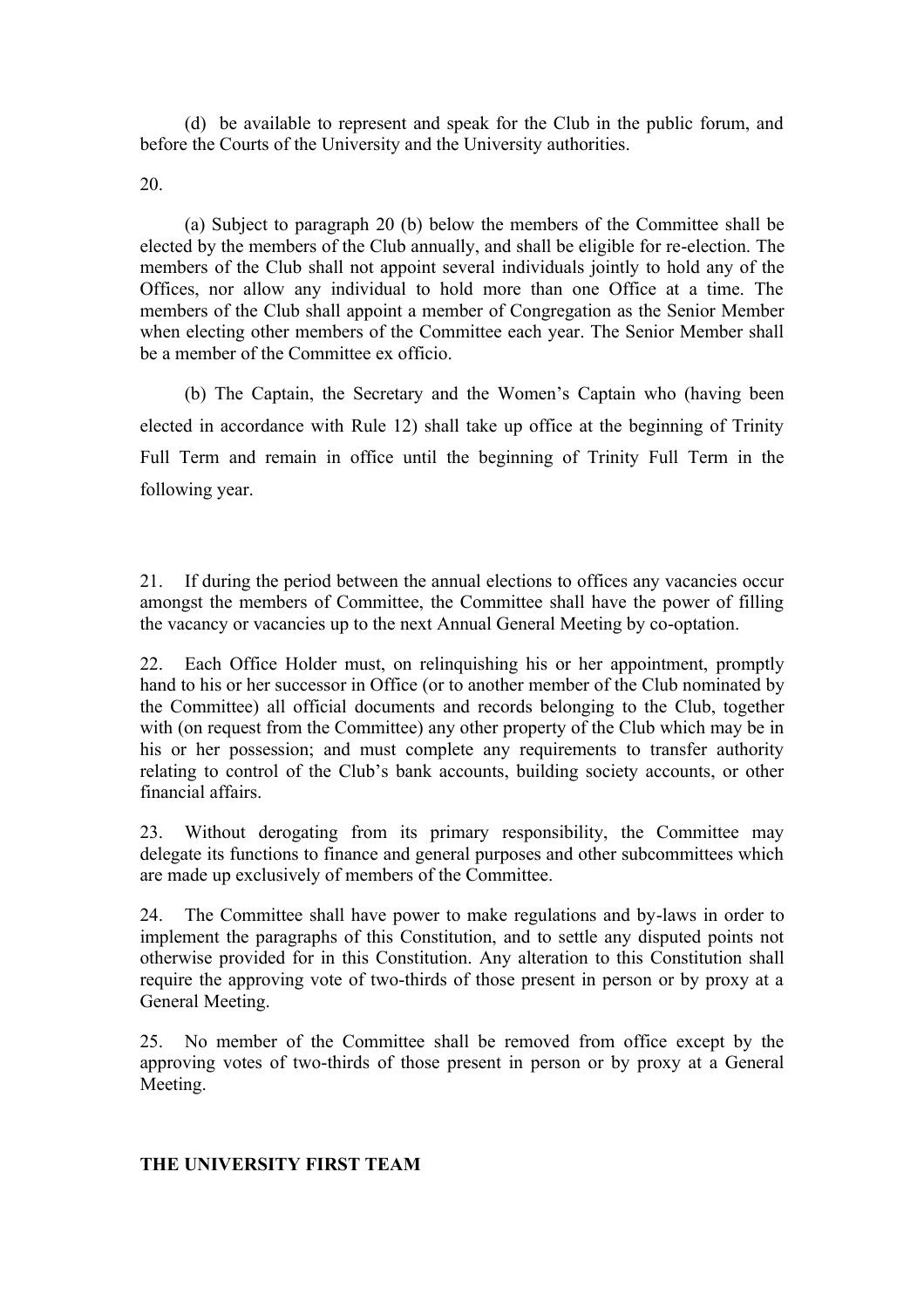26. The University First Team and the University Women's First Team shall be selected by the Captain and the Women's Captain respectively with the advice of the Club's professional coaches. The other members of the Committee shall have no say in the selection of the team..

## **HONORARY BLUES**

27. The Committee may from time to time confer the title of Honorary Blue on any individual who has provided exceptional services to the Club. The number of Honorary Blues shall not exceed six at any time.

## **INDEMNITY**

28. So far as may be permitted by law, every member of the Committee and every officer of the Club shall be entitled to be indemnified by the Club against all costs, charges, losses, expenses and liabilities incurred by him or her in the execution or discharge of his or her duties or the exercise of his or her powers, or otherwise properly in relation to or in connection with his or her duties. This indemnity extends to any liability incurred by him or her in defending any proceedings, civil or criminal, which relate to anything done or omitted or alleged to have been done or omitted by him or her as a member of the Committee or officer of the Club and in which judgement is given in his or her favour (or the proceedings are otherwise disposed of without any finding or admission of any material breach of duty on his or her part), or in which he or she is acquitted, or in connection with any application under any statute for relief from liability in respect of any such act or omission in which relief is granted to him or her by the Court.

29. So far as may be permitted by law, the Club may purchase and maintain for any member of the Committee or officer of the Club insurance cover against any liability which by virtue of any rule of law may attach to him or her in respect of any negligence, default, breach of duty or breach of trust of which he or she may be guilty in relation to the Club and against all costs, charges, losses and expenses and liabilities incurred by him or her and for which he or she is entitled to be indemnified by the Club by virtue of paragraph 28.

## **DISSOLUTION**

30. The Club may be dissolved at any time by the approving votes of two-thirds of those present in person or by proxy at a General Meeting. The Club may also be